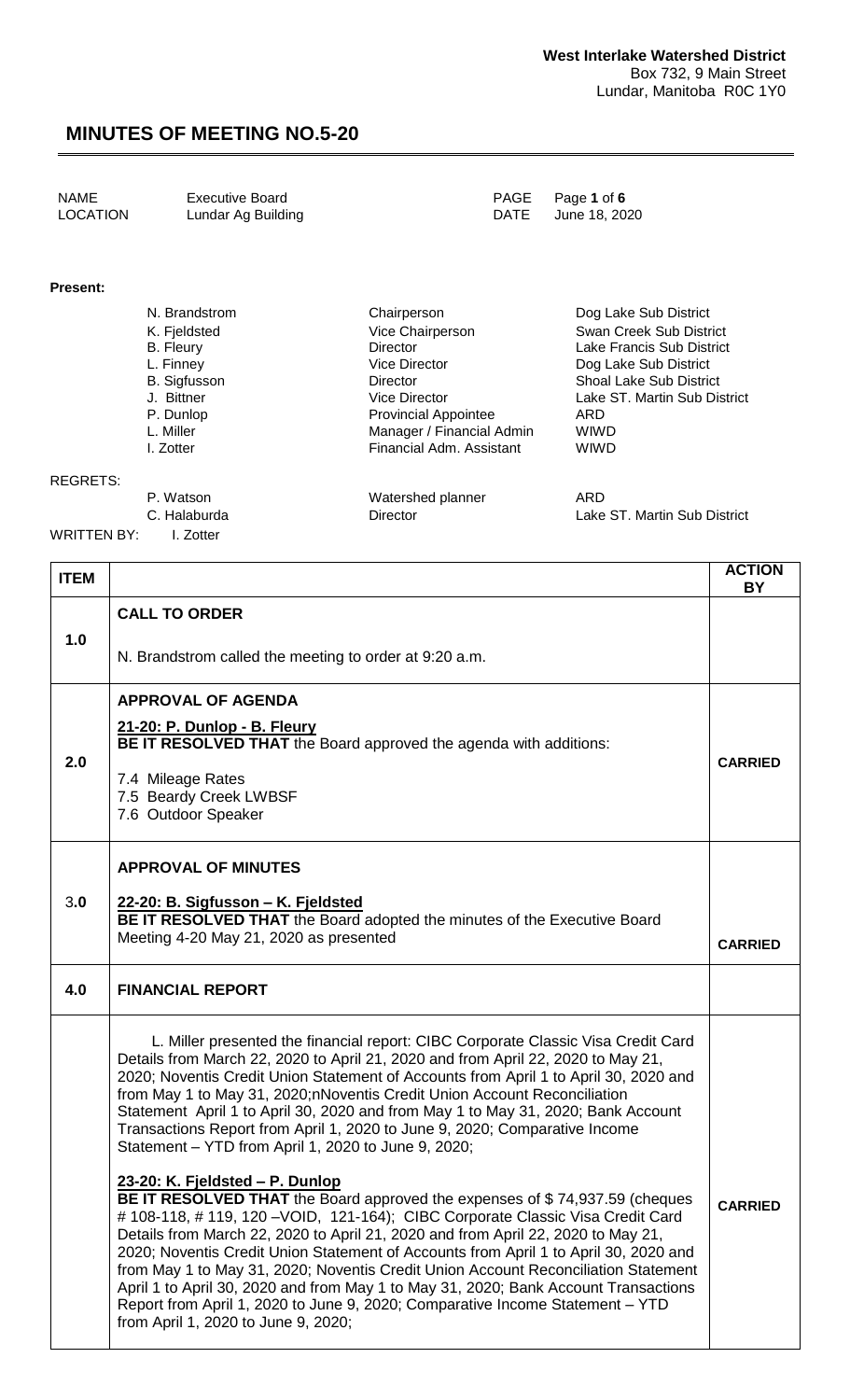| <b>NAME</b><br><b>LOCATION</b> | <b>Executive Board</b><br>Lundar Ag Building                                                                                                                                                                                                                                                                                                             | PAGE<br><b>DATE</b> | Page 2 of 6<br>June 18, 2020 |                |
|--------------------------------|----------------------------------------------------------------------------------------------------------------------------------------------------------------------------------------------------------------------------------------------------------------------------------------------------------------------------------------------------------|---------------------|------------------------------|----------------|
| 5.0                            | <b>SUB DISTRICT RECOMMENDATIONS</b><br>The Board discussed member's attendance at the Executive Meeting. Additions to be<br>made to the WIWD Manual and to be presented to the Board for a review.                                                                                                                                                       |                     |                              |                |
| 6.0                            | <b>OLD BUSINESS</b>                                                                                                                                                                                                                                                                                                                                      |                     |                              |                |
| 6.1                            | <b>Integrated Watershed Management plan (IWMP)</b><br>The Advertisement placed in the Lundar Bull Sale Calendar. Public Meetings are<br>postponed indefinitely due to COVID-19                                                                                                                                                                           |                     |                              |                |
| 6.2                            | <b>Northwest Interlake IWMP</b><br>No updates at this time                                                                                                                                                                                                                                                                                               |                     |                              |                |
| 6.3                            | <b>Siglunes Project</b><br>The legal matter of the WIWD taking ownership, administration and maintenance from<br>Ducks Unlimited (DU) over the Dike on Siglunes Creek will be addressed in fall 2020.                                                                                                                                                    |                     |                              |                |
| 6.4                            | <b>Hatchery Drain &amp; Swan Creek</b><br>Project completed, last payment received.                                                                                                                                                                                                                                                                      |                     |                              |                |
| 6.5                            | <b>Policy</b><br>24-20: B. Fleury - P. Dunlop<br>BE IT RESOLVED THAT the Board approved to change the name on the existing<br>WIWCD Policies and Manual from WIWCD to WIWD.                                                                                                                                                                              |                     |                              | <b>CARRIED</b> |
| 6.6                            | <b>Conservation Trust Fund / Trees</b><br>Most tree seedlings distributed. Some trees received from supplier were damaged,<br>Sabados Greenhouse issued one time vouchers, which will be used to replace<br>damaged trees.                                                                                                                               |                     |                              |                |
| 6.7                            | <b>Conservation Trust / Cover Crops</b><br>Submitted applications for the "Working with Landowners to improve Soil Health in Lake<br>Manitoba Watershed" Project are processed. Staff communicated with consultants to<br>verify the eligibility of proposed crops. The Final Decision on the approvals and the<br>awarded amounts has not been reached. |                     |                              |                |
| 6.8                            | <b>GRowing Outcomes in Watershed (GROW)</b><br>WIWD "Working together to improve watershed health in the West Interlake Watershed"<br>request to the Conservation Trust has been approved, in principle, for full funding.                                                                                                                               |                     |                              |                |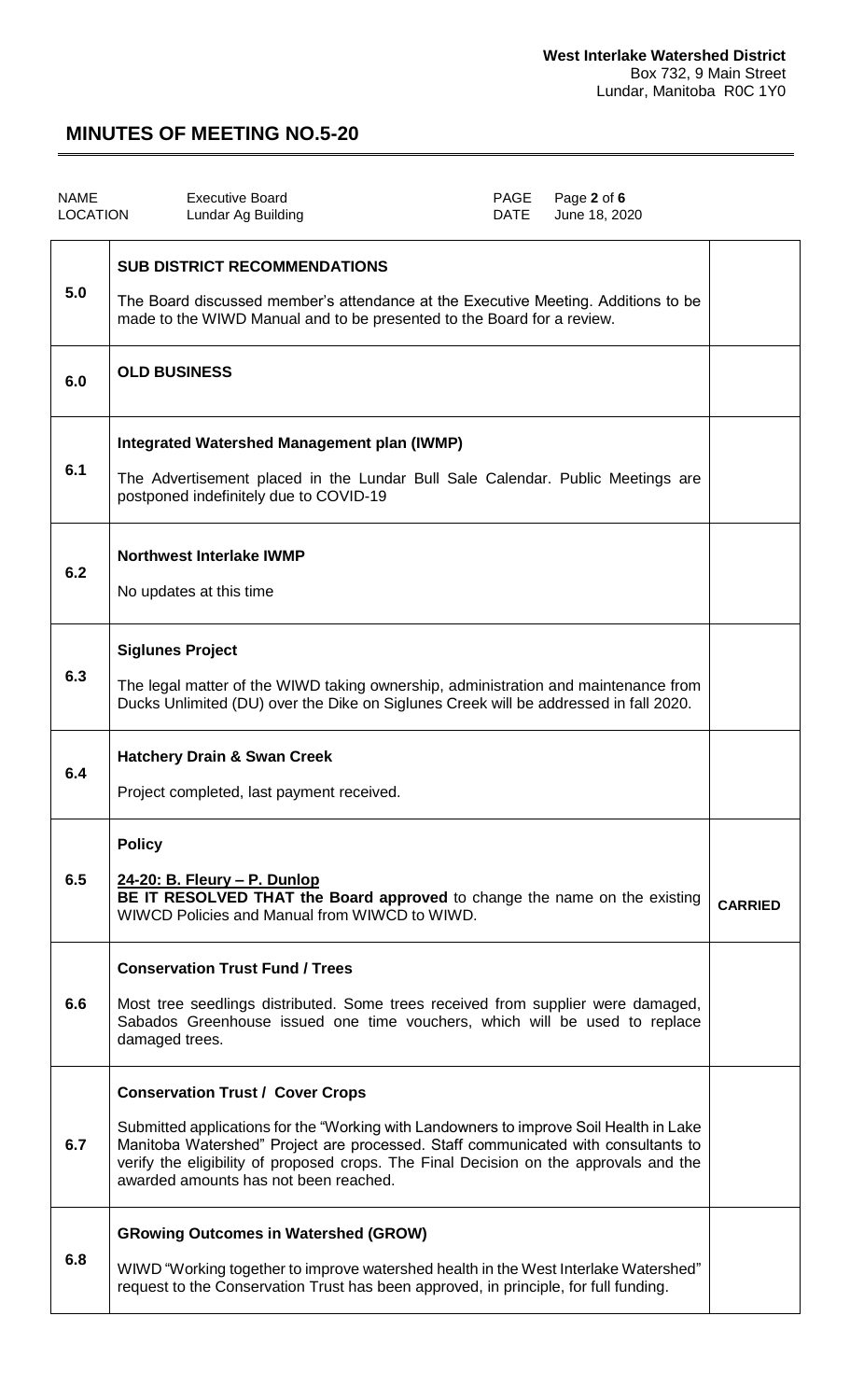| <b>NAME</b><br><b>LOCATION</b> | <b>Executive Board</b><br>PAGE<br>Page 3 of 6<br>Lundar Ag Building<br>DATE<br>June 18, 2020                                                                                                                                                                                                                                                                                                                                                                                                                                 |                |
|--------------------------------|------------------------------------------------------------------------------------------------------------------------------------------------------------------------------------------------------------------------------------------------------------------------------------------------------------------------------------------------------------------------------------------------------------------------------------------------------------------------------------------------------------------------------|----------------|
| 6.9                            | <b>Winter Watering System Applications</b><br>WIWD received one new application for the Off Site Winter Watering Program. Staff to<br>follow up on previously submitted requests.<br>25-20: L. Finney - J. Bittner<br>BE IT RESOLVED THAT the Board approved to accept P. Gaudry application.                                                                                                                                                                                                                                | <b>CARRIED</b> |
| 6.10                           | <b>Riparian Project</b><br>Staff made an inquiry pertaining the easement on the riparian area along the drain at<br>K. Gudmundson location, and to ensure the buffer is sufficient. Response has not<br>been received.                                                                                                                                                                                                                                                                                                       |                |
| 6.11                           | Advertisement / truck/ signs<br>The Board presented with quote to update main sign on the building, and to order<br>decals for composters and rain barrels.<br>26-20: J. Bittner - B. Sigfusson<br><b>BE IT RESOLVED THAT the Board approved to accept the quote from G. Morden</b>                                                                                                                                                                                                                                          | <b>CARRIED</b> |
| 6.12                           | <b>Rain Barrels</b><br>Staff collected quotes on the cost and the delivery for new stock of rain barrels.<br>Preliminary votes were collected from the Board members via phone call and email.<br>Recorded votes are on file. Barrels were delivered on June 15.<br>27-20: B. Fleury - P. Dunlop<br>BE IT RESOLVED THAT the Board approved to purchase 100 rain barrels and to<br>sell them to the public at cost of \$50.00 each, including taxes                                                                           | <b>CARRIED</b> |
| 6.13                           | <b>Administrative Assistant Wages</b><br>The Board will review this subject In-Camera                                                                                                                                                                                                                                                                                                                                                                                                                                        |                |
| 7.0                            | <b>NEW BUSINESS</b>                                                                                                                                                                                                                                                                                                                                                                                                                                                                                                          |                |
| 7.1                            | <b>Appointee for Signing Authorities (financial)</b><br>Due to requirements of two signatures on cheques and the recommendation that the<br>person with assigned Signing Authority is not authorized to sign their own cheques, it<br>would be beneficial for the WIWD to appoint an additional persona with signing<br>authorities.<br>28-20: P. Dunlop - J. Bittner<br>BE IT RESOLVED THAT the Board approved to appoint N. Brandstrom as an<br>additional Board Member with a Signing Authority for banking transactions. | <b>CARRIED</b> |
| 7.2                            | <b>Computer</b><br>The computer, reserved for summer student, has not been updated since 2008. Due<br>to Network Issues and outdated software, the unit is not communicating properly with<br>the main server, which creates difficulties for summer student to perform any tasks<br>related to digital files.                                                                                                                                                                                                               |                |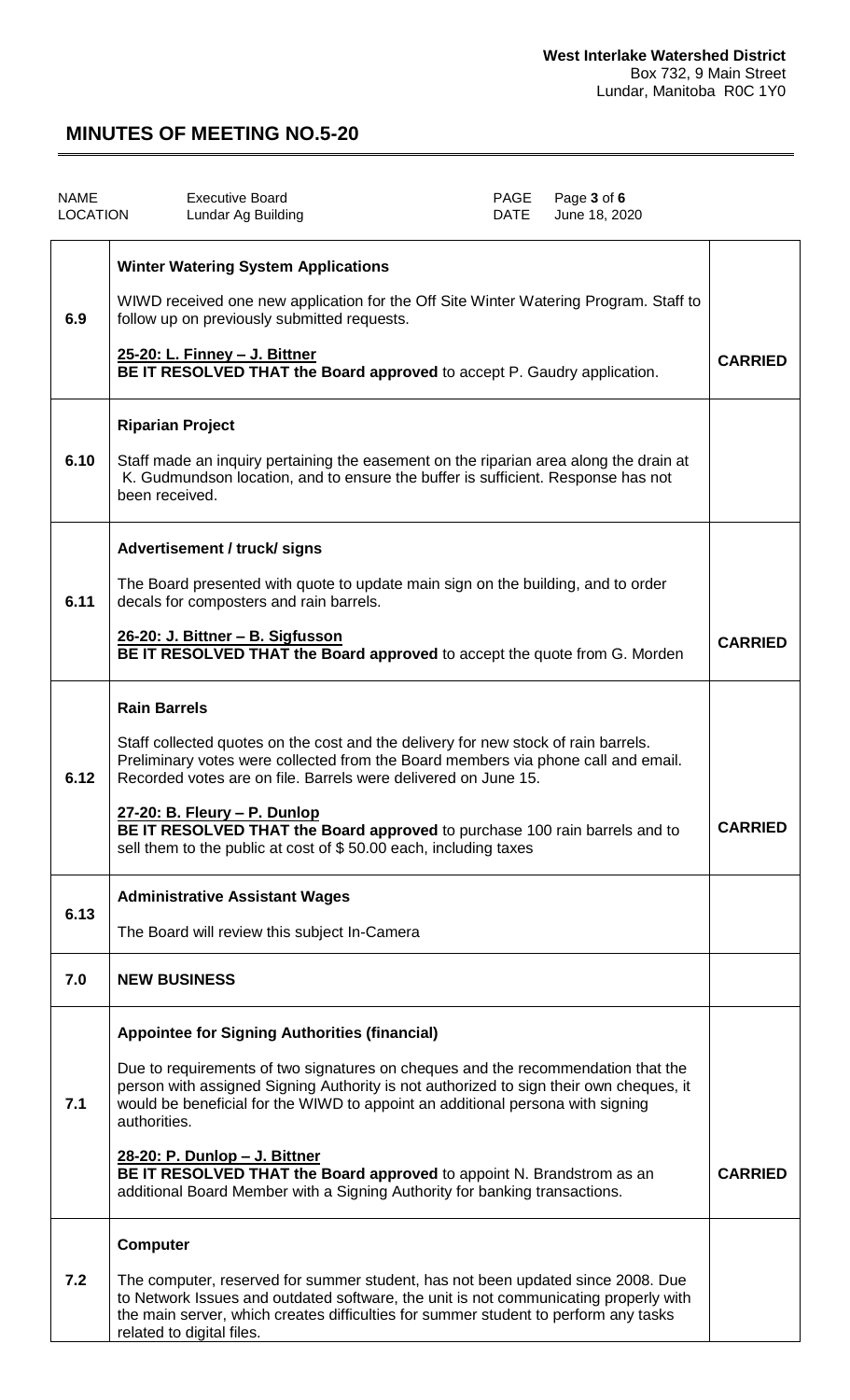| <b>NAME</b><br><b>LOCATION</b> | <b>Executive Board</b><br>Lundar Ag Building                                                                                                                                                                                                                                                                                                                                                                                                                                                                                                                                                                                  | PAGE<br><b>DATE</b> | Page 4 of 6<br>June 18, 2020 |                |
|--------------------------------|-------------------------------------------------------------------------------------------------------------------------------------------------------------------------------------------------------------------------------------------------------------------------------------------------------------------------------------------------------------------------------------------------------------------------------------------------------------------------------------------------------------------------------------------------------------------------------------------------------------------------------|---------------------|------------------------------|----------------|
|                                | The WIWD anticipating to work with ArcGIS files in the future, which will require the<br>unit with high speed processor, advanced Video card and substantial size of the hard<br>drive and RAM.<br>29-20: L. Finney - K. Fjeldsted<br>BE IT RESOLVED THAT the Board approved to purchase new equipment for the<br>office in the range of \$3,000.00 plus tax                                                                                                                                                                                                                                                                  |                     |                              | <b>CARRIED</b> |
|                                |                                                                                                                                                                                                                                                                                                                                                                                                                                                                                                                                                                                                                               |                     |                              |                |
| 7.3                            | <b>Canada Summer Job / Green Team</b><br>The WIWD received funding from Canada Summer Job and the Urban Green Team<br>for summer position. The announcement of funding was delayed due to pandemic this<br>year. Student, who has been working for the WIWCD previously, expressed wishes to<br>work at the WIWD this summer.<br>Due to time sensitivity the Board preliminary voted on the decision to hire summer<br>student over the phone. Recorded votes are on file.<br>30-20: B. Fleury - B. Sigfusson<br>BE IT RESOLVED THAT the Board approved to hire summer student at \$15.00 per<br>hour beginning June 1, 2020. |                     |                              | <b>CARRIED</b> |
|                                |                                                                                                                                                                                                                                                                                                                                                                                                                                                                                                                                                                                                                               |                     |                              |                |
| 7.4                            | <b>Mileage</b><br>The Board passed the resolution to increase the mileage rate from $$0.42$ to $$0.43$<br>per km to match provincial rates in January 2019. Mileage rate for reimbursement was<br>calculated at \$ 0.42 per km without changes. The Board discussed the issue, and<br>decided that due to fluctuation on gas prices, the rate should stay without changes<br>31-20: B. Fleury - B. Sigfusson<br>BE IT RESOLVED THAT the Board approved to accept the mileage rate at \$0.42<br>per km and to amend the resolution #879-19: L. Finney - C. Halaburda, dated<br>January 17, 2019.                               |                     |                              | <b>CARRIED</b> |
|                                | Beardy Creek / Lake Winnipeg Basin Stewardship Fund                                                                                                                                                                                                                                                                                                                                                                                                                                                                                                                                                                           |                     |                              |                |
| 7.5                            | Application to conduct a study on Beardy Creek submitted to Manitoba Fish and<br>Wildlife Enhancement Fund (FWEF)<br>The WIWD exploring possibilities to utilise Lake Winnipeg Basin Stewardship Fund<br>with the cooperation of other districts participants.                                                                                                                                                                                                                                                                                                                                                                |                     |                              |                |
|                                | <b>Outdoor Speaker</b>                                                                                                                                                                                                                                                                                                                                                                                                                                                                                                                                                                                                        |                     |                              |                |
| 7.6                            | The Board requested staff to collect quotes for outdoor speaker. Staff presented the<br>quotes.<br>32-20: P. Dunlop - J. Bittner<br>BE IT RESOLVED THAT the Board approved to purchase Outdoor Speaker<br>equipment for up to \$500.00                                                                                                                                                                                                                                                                                                                                                                                        |                     |                              | <b>CARRIED</b> |
| 8.0                            | <b>REPORTS</b>                                                                                                                                                                                                                                                                                                                                                                                                                                                                                                                                                                                                                |                     |                              |                |
| 8.1                            | Chairperson<br>Brief verbal update                                                                                                                                                                                                                                                                                                                                                                                                                                                                                                                                                                                            |                     |                              |                |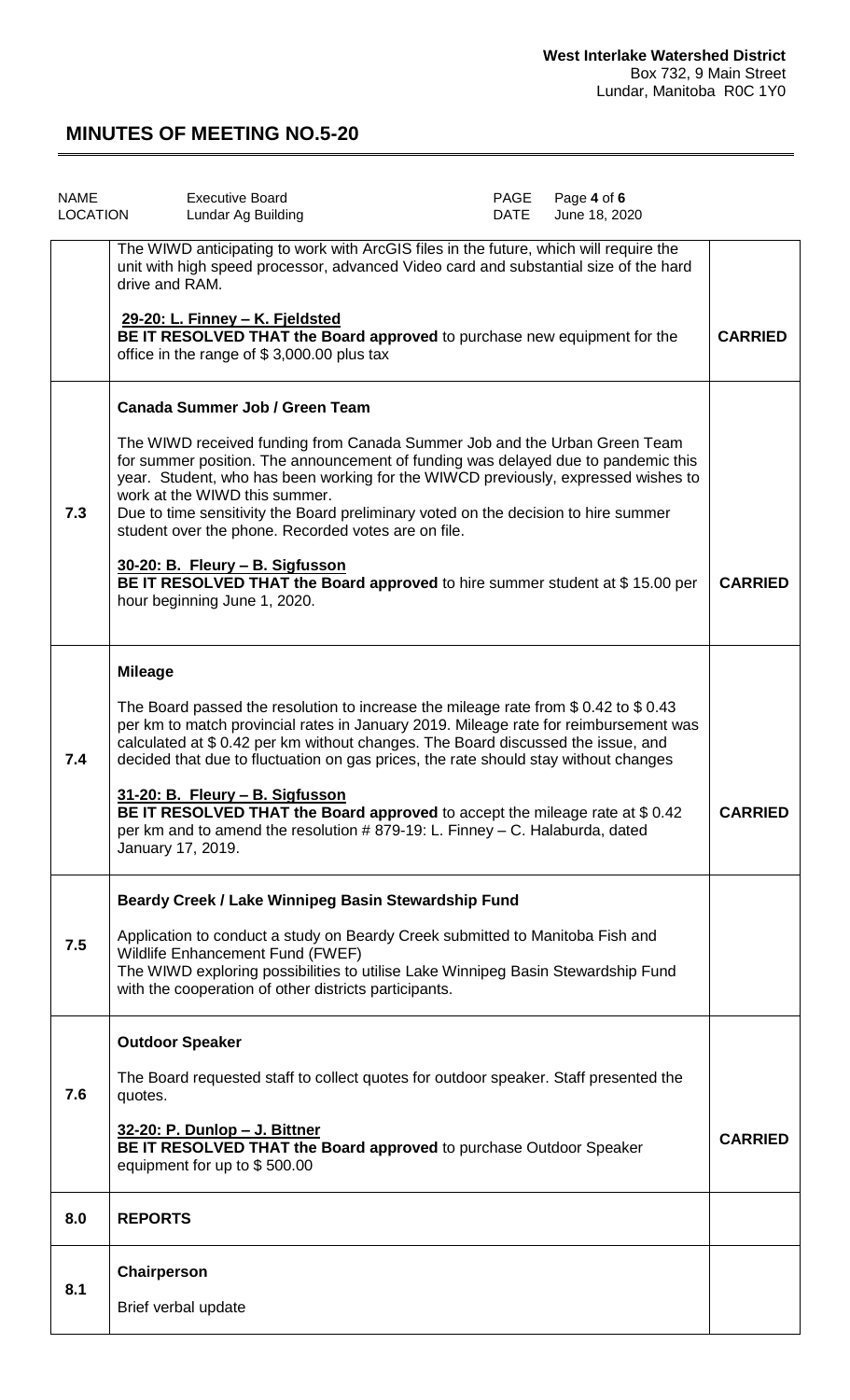| <b>NAME</b><br><b>LOCATION</b> | <b>Executive Board</b><br>PAGE<br>Page 5 of 6<br>Lundar Ag Building<br>DATE<br>June 18, 2020                                                                                                                                                                                                                                                                                                                                                                                                   |                |
|--------------------------------|------------------------------------------------------------------------------------------------------------------------------------------------------------------------------------------------------------------------------------------------------------------------------------------------------------------------------------------------------------------------------------------------------------------------------------------------------------------------------------------------|----------------|
| 8.2                            | <b>MCDA Rep Report</b><br>Brief verbal update                                                                                                                                                                                                                                                                                                                                                                                                                                                  |                |
| 8.3                            | <b>Manager Report</b><br>Brief verbal update                                                                                                                                                                                                                                                                                                                                                                                                                                                   |                |
| 8.4                            | <b>Watershed Planner Report</b><br>N/A                                                                                                                                                                                                                                                                                                                                                                                                                                                         |                |
| 9.0                            | <b>IN CAMERA DISCUSSION</b><br>33-20: B. Fleury - L. Finney<br>BE IT RESOLVED THAT the Board went in camera at 11:23 a.m. to discuss human<br>resources<br>34-20: B. Sigfusson - L. Finney<br><b>BE IT RESOLVED THAT</b> the Board moved out of camera at 11:30 a.m.<br>35-20: P. Dunlop - B. Fleury<br>BE IT RESOLVED THAT the Board approved Administrative Assistant wages as<br>proposed in the Letter (letter is on file at the office) starting April 1, 2020.                           |                |
| 10.0                           | <b>CORRESPONDENCE</b><br>> Water Availability and Drought Conditions Report, April 2020 and May<br>2020;<br>$\triangleright$ Subdivision Application # 4606-20-7948. The Board provided no<br>comments;<br>Executive Letter from Minister of Families, Heather Stefanson to Ms. Simpson and<br>Ms. Oakley, Manitoba Federation of Non-profit Organizations, dated May<br>13, 2020;<br>$\triangleright$ Request for comments pertaining to Easement # 73479. The Board<br>provided no comments. |                |
| 11.0                           | <b>NEXT MEETING:</b><br><b>July 16, 2020</b><br>9:00 A.M.<br><b>Location to be determined</b>                                                                                                                                                                                                                                                                                                                                                                                                  |                |
| 12.0                           | <b>ADJOURNMENT</b><br>36-20: B. Sigfusson - K. Fjeldsted<br>BE IT RESOLVED THAT we adjourn at 11:38 a.m.                                                                                                                                                                                                                                                                                                                                                                                       | <b>CARRIED</b> |
|                                | These minutes are the writer's best interpretation of discussions held during the<br>meeting. Please inform the writer of any noteworthy omissions or errors                                                                                                                                                                                                                                                                                                                                   |                |
|                                |                                                                                                                                                                                                                                                                                                                                                                                                                                                                                                |                |